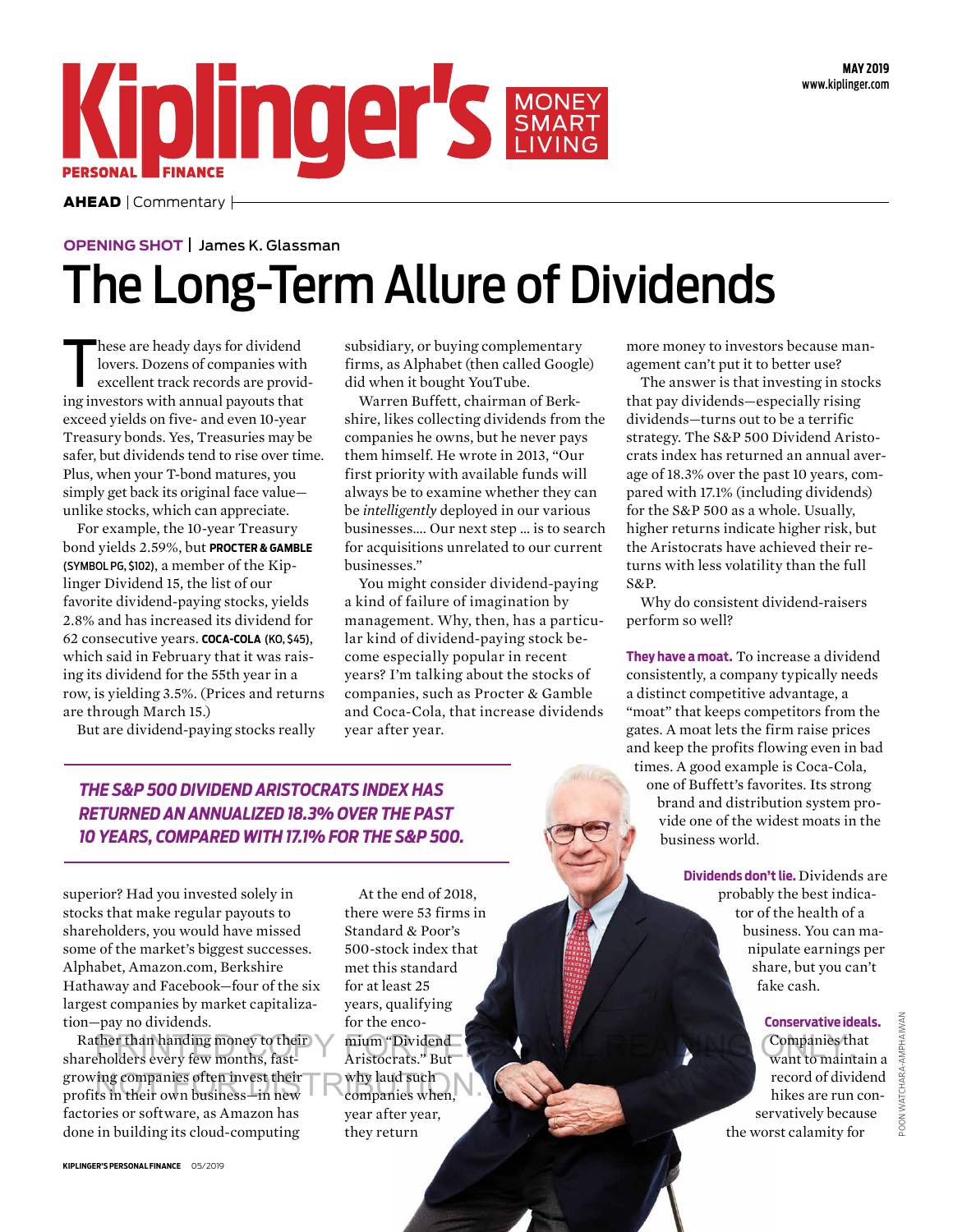them is a dividend cut. In investing, a great way to make money is to avoid firms that take too many risks and concentrate instead on the plodding winners. **DOVER** (DOV, \$91) scores profits through a diversified business that makes such boring items as refrigerator doors and industrial pumps. The result has been 63 consecutive years of increased dividends.

**They're a buffer.** Dividends provide a buffer in difficult times. In a bad year, the market may drop 3%, but if the yield on your portfolio of dividend-paying stocks is 3%, you'll break even.

In 2008, the worst year for large-cap stocks since 1931, the S&P 500 lost 37% (counting dividends), but the Dividend Aristocrats lost only 21.9%—thanks to moats, conservative management and consistent payouts. In 2018, the S&P 500 lost 4.4%; the Dividend Aristocrats index lost 2.7%.

A good way to buy these stocks is through **PROSHARES S&P 500 DIVIDEND ARISTOCRATS** (NOBL, \$67), an exchangetraded fund (ETF) with an evenly weighted portfolio and an expense

## *DIVIDENDS ARE PROBABLY THE BEST INDICATOR OF THE HEALTH OF A BUSINESS. YOU CAN MANIPULATE EARNINGS PER SHARE, BUT YOU CAN'T FAKE CASH.*

ratio of 0.35%. The fund has not only beaten the S&P 500, it has also finished in the top half of its category (largecompany blend) in every one of its five full calendar years of existence. Among the stocks in the fund's portfolio that have raised dividends for at least 55 years in a row (in addition to Coke, P&G and Dover) are **3M** (MMM, \$208), **COLGATE-PALMOLIVE** (CL, \$66), **EMERSON ELECTRIC** (EMR, \$67), **GENUINE PARTS** (GPC, \$107) and **JOHNSON & JOHNSON** (JNJ, \$138). 3M, Emerson and J&J are also Kip Dividend 15 picks.

Although the Aristocrats fund has been impressive, it does not provide enough diversification all by itself. The fund is heavily weighted toward industrial and consumer-products stocks, and less than 2% of the fund is in technology—a sector that represents 20.6% of the S&P 500. And it owns only

## **Ka-ching**

## **CHECK OUT THESE DIVIDEND STARS**

The stocks and funds below have a record of consistent dividend hikes or generous yields.

|                                              |               | Recent | Price-<br>earnings Dividend |              | 5-year<br>dividend       | ite stocks for decades, has raised its di                                                                 |
|----------------------------------------------|---------------|--------|-----------------------------|--------------|--------------------------|-----------------------------------------------------------------------------------------------------------|
| Company                                      | <b>Symbol</b> | price  | ratio*                      | <b>yield</b> | growth rate <sup>†</sup> | dend every year since going public in                                                                     |
| 3M                                           | <b>MMM</b>    | \$208  | 20                          | 2.8%         | 11.0%                    | 1983. Despite a big payout hike last yea                                                                  |
| Cintas                                       | <b>CTAS</b>   | 206    | 27                          | 1.0          | 21.6                     | its shares yield only 1%.                                                                                 |
| Coca-Cola                                    | KO            | 45     | 21                          | 3.5          | 5.6                      | The average S&P 500 stock yields                                                                          |
| Colgate-Palmolive                            | <b>CL</b>     | 66     | 23                          | 2.6          | 4.3                      | 1.9%, and ProShares S&P 500 Divider                                                                       |
| <b>Dover</b>                                 | <b>DOV</b>    | 91     | 16                          | 2.1          | 9.7                      | Aristocrats yields only a bit more. If y                                                                  |
| <b>Emerson Electric</b>                      | <b>EMR</b>    | 67     | 18                          | 2.9          | 2.6                      | want higher yields with slightly adde                                                                     |
| <b>Genuine Parts</b>                         | <b>GPC</b>    | 107    | 18                          | 2.8          | 5.8                      | risk, the best bet is VANGUARD HIGH DIVID                                                                 |
| Johnson & Johnson                            | JNJ           | 138    | 16                          | 2.6          | 6.4                      | <b>YIELD</b> (VYM, \$86), an ETF based on an FT                                                           |
| <b>Procter &amp; Gamble</b>                  | <b>PG</b>     | 102    | 22                          | 2.8          | 3.6                      | Dow Jones benchmark. With expense                                                                         |
|                                              |               |        | <b>Total return</b>         |              |                          | of just 0.06%, it recently yielded 3.1%.                                                                  |
| <b>Exchange-Traded Funds</b>                 | <b>Symbol</b> | 1 year | 3 years <sup>t</sup>        | <b>Yield</b> | <b>Expense</b><br>ratio  | Over the past 10 years, it has essentia                                                                   |
| <b>ProShares Russell 2000 Div Growers</b>    | <b>SMDV</b>   | 10.5%  | 13.7%                       | 1.8%         | 0.40%                    | kept pace with the S&P 500, trailing t                                                                    |
| <b>ProShares S&amp;P 500 Div Aristocrats</b> | <b>NOBL</b>   | 7.0    | 11.8                        | 2.2          | 0.35                     | index by an annual average of just tw                                                                     |
| ProShares S&P MidCap 400 Div Aristocrats     | <b>REGL</b>   | 7.1    | 12.5                        | 1.9          | 0.40                     | tenths of a percentage point. $\blacksquare$                                                              |
| Vanguard High Dividend Yield                 | <b>VYM</b>    | 4.4    | 11.6                        | 3.1          | 0.06                     |                                                                                                           |
| S&P 500-STOCK INDEX                          |               | 4.8%   | 14.2%                       | 1.9%         |                          | JAMES K. GLASSMAN CHAIRS GLASSMAN ADVISORY, A PUB<br>AFFAIRS CONSULTING FIRM. HE DOES NOT WRITE ABOUT HI: |
|                                              |               |        |                             |              |                          |                                                                                                           |

kas of March 15. \*Based on estimated earnings for the next four quarters. †Annualized. SOURCES: Fund companies, Morningstar, with the state of the next four quarters. †Annualized. SOURCES: Fund companies, Morningstar, S&P Dow Jones Indices, Yahoo Finance, Zacks Investment Research.

large-company stocks.

ProShares also offers a mid-cap version, **PROSHARES S&P MIDCAP 400 DIVIDEND ARISTOCRATS** (REGL, \$56), with a requirement that stocks have only 15 consecutive years of rising dividends, as well as a small-cap version, **PROSHARES RUSSELL 2000 DIVIDEND GROWERS** (SMDV, \$59), with a 10-year minimum. Both funds are relatively new, but both have clobbered their peers (mid-cap value and small-cap core funds) over the past three years, according to Morningstar.

Simply buying well-chosen dividend stocks is not a ticket to success. Take, for example, Vanguard Dividend Growth (VDIGX), a very popular mutual fund (\$34 billion in assets) now closed to new investors. Run by a human manager and charging 0.26% in expenses, the fund returned an annual average of 15.1% over the past 10 years, compared with 16.5% for the S&P 500.

I should add that although Aristocrats keep increasing their payouts, the yields for some of them can be exceptionally low. **CINTAS** (CTAS, \$206), which rents work uniforms and has been one of my favorite stocks for decades, has raised its dividend every year since going public in 1983. Despite a big payout hike last year, its shares yield only 1%.

The average S&P 500 stock yields 1.9%, and ProShares S&P 500 Dividend Aristocrats yields only a bit more. If you want higher yields with slightly added risk, the best bet is **VANGUARD HIGH DIVIDEND YIELD** (VYM, \$86), an ETF based on an FTSE Dow Jones benchmark. With expenses of just 0.06%, it recently yielded 3.1%. Over the past 10 years, it has essentially kept pace with the S&P 500, trailing the index by an annual average of just twotenths of a percentage point. ■

**JAMES K. GLASSMAN CHAIRS GLASSMAN ADVISORY, A PUBLIC-AFFAIRS CONSULTING FIRM. HE DOES NOT WRITE ABOUT HIS CLIENTS. HIS MOST RECENT BOOK IS** *SAFETY NET: THE STRATEGY FOR DE-RISKING YOUR INVESTMENTS IN A TIME OF TURBULENCE***. OF THE STOCKS MENTIONED HERE, HE OWNS AMAZON.COM. CONTACT HIM AT JGLASSMAN@KIPLINGER.COM.**

(#S071843) Reprinted with permission from the May 2019 issue of Kiplinger's Personal Finance. © 2019 The Kiplinger Washington Editors Inc. For more information about reprints and licensing visit www.parsintl.com.